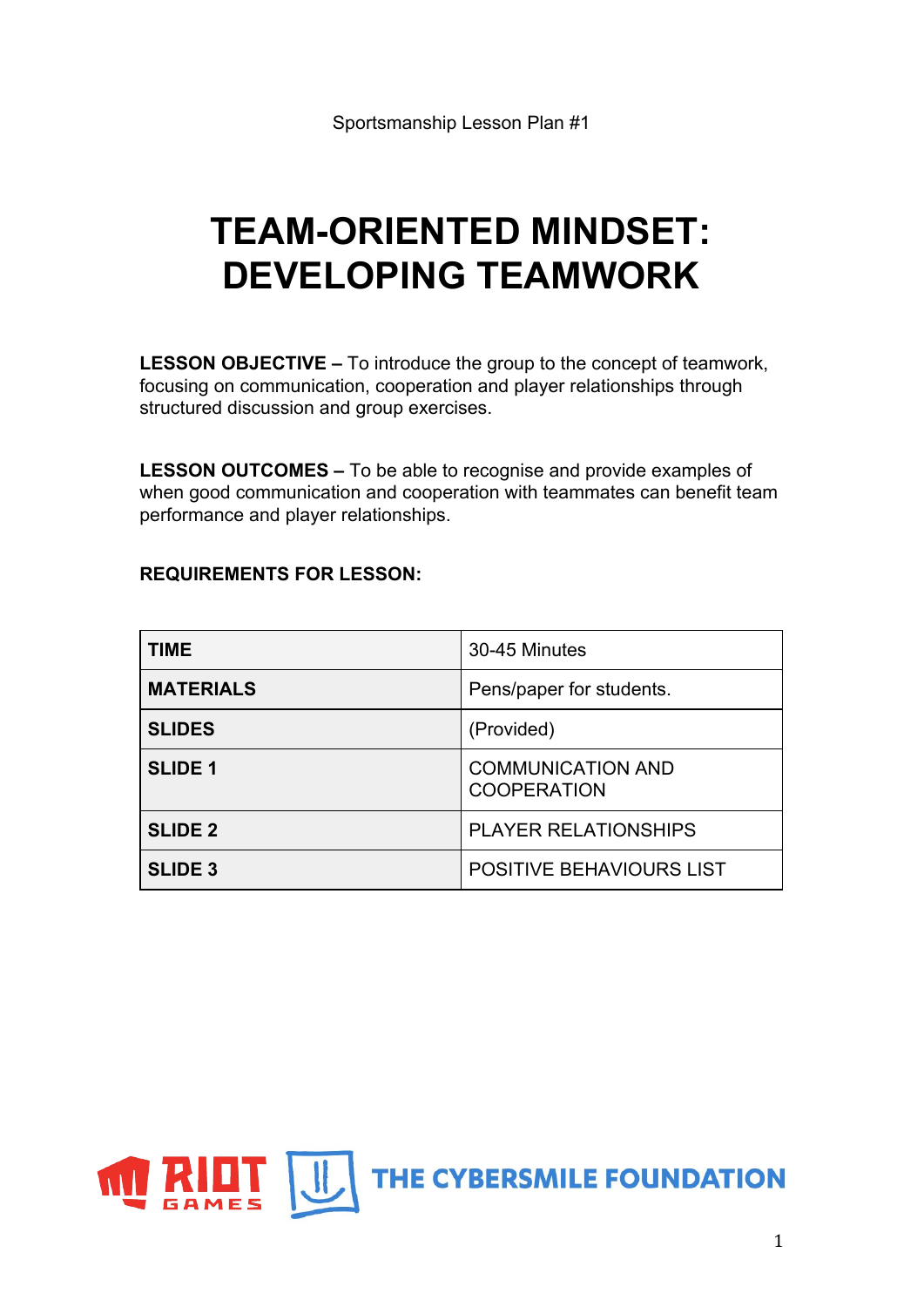# **LESSON GUIDE**

#### **STEP 1: INTRODUCTION**

Introduce the group to the title, and the objectives and outcomes. When introducing this exercise you can ask/prompt the group to consider/discuss the following points:

# **● Cultivating a welcoming team environment.**

- How we can make team members feel valued and respected?
- How have you seen this done previously?
- What are we doing now to make team players welcome?
- Have you ever been on a team but felt that it was not really a team? What do you think was wrong?
- **Develop meaningful relationships.** 
	- What ways can we interact positively with other players?
	- How do you bond with a team of strangers?
- **● Clear communication under pressure.**
	- How should we be communicating when things get heated under intense pressure?
	- What signs or behaviour could a player be exhibiting to signal they are stressed?
- **Honest and respectful feedback.**
	- How should team feedback be structured?
	- When is a good time to give feedback?
	- Why is feedback important?
- **Non-judgmental approach to team input about strategies.**
	- How can we communicate strategies effectively and ensure everyone's opinion is valued?
- **Creating a 'whole-team' attitude that is supported and encouraged by all team members.**
	- How do we cultivate team-spirit and motivate each other to achieve our common goal?
- **● Keeping Your Cool.**
	- Why is this important?
	- How does it feel when a teammate loses their temper?
	- How does this affect the team?

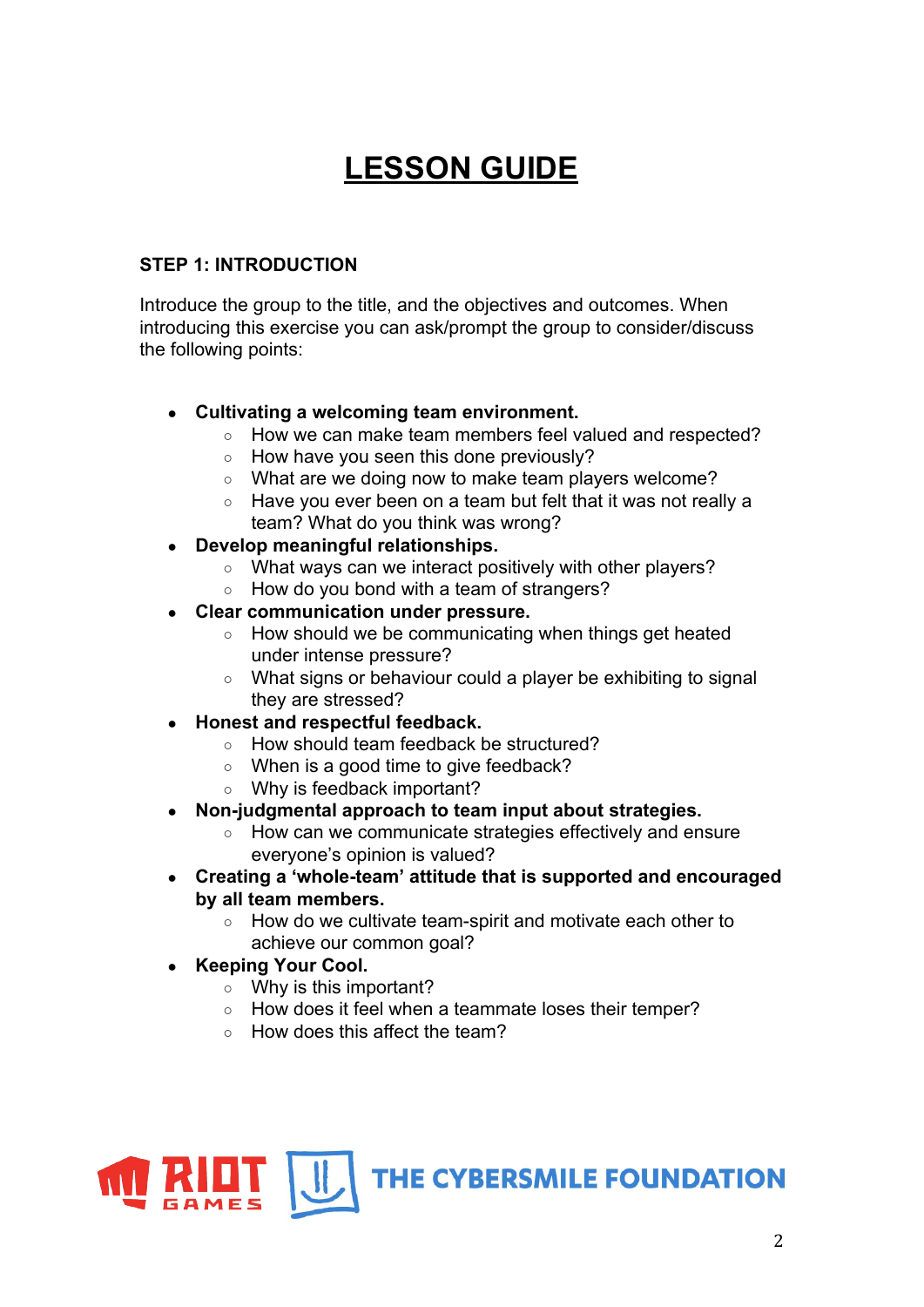# **STEP 2: GROUP EXERCISE – COMMUNICATION & COOPERATION Show Slide 1 to group.**

- Ask each person to write down up to five examples of how/why good communication and cooperation can help a team succeed.
- Ask each person (or a random selection if it is a large group) to read out their examples while the others take note of any examples they don't have themselves.
- Ask the group to consider the examples and select what they feel are the most important five, ranking the most important as number one and the least as number five.

# **STEP 3 (A): GROUP EXERCISE – TEAM ORIENTED BEHAVIOUR Show Slides 2 and 3.**

- Ask group members to consider how they each personally feel and respond towards a team member who behaves in the following ways:
- **1.** Always positive and is generally happy.
- **2.** Is friendly in and out of game.
- **3.** Thanks others for contributing.
- **4.** Helps others whenever possible.
- **5.** Listens to others without judging.
- **6.** Takes the blame or responsibility for faults.
- **7.** Gives others credit for successes.

**8.** Absorbs negative behaviour from other teammates with tolerance and understanding.

The exercise should confirm how positively we each respond to positive behaviour (and negatively to negative behaviour). Encourage participants to draw from their own experiences and discuss examples of when they have felt inspired or motivated by another player's positive behaviour/attitude. When discussing experiences the group should also consider how reactions to these behaviours may differ under varying circumstances - did the team just lose/win, generally, in a heated situation, are players just too busy to communicate clearly, which can lead to misleadingly short/terse replies?